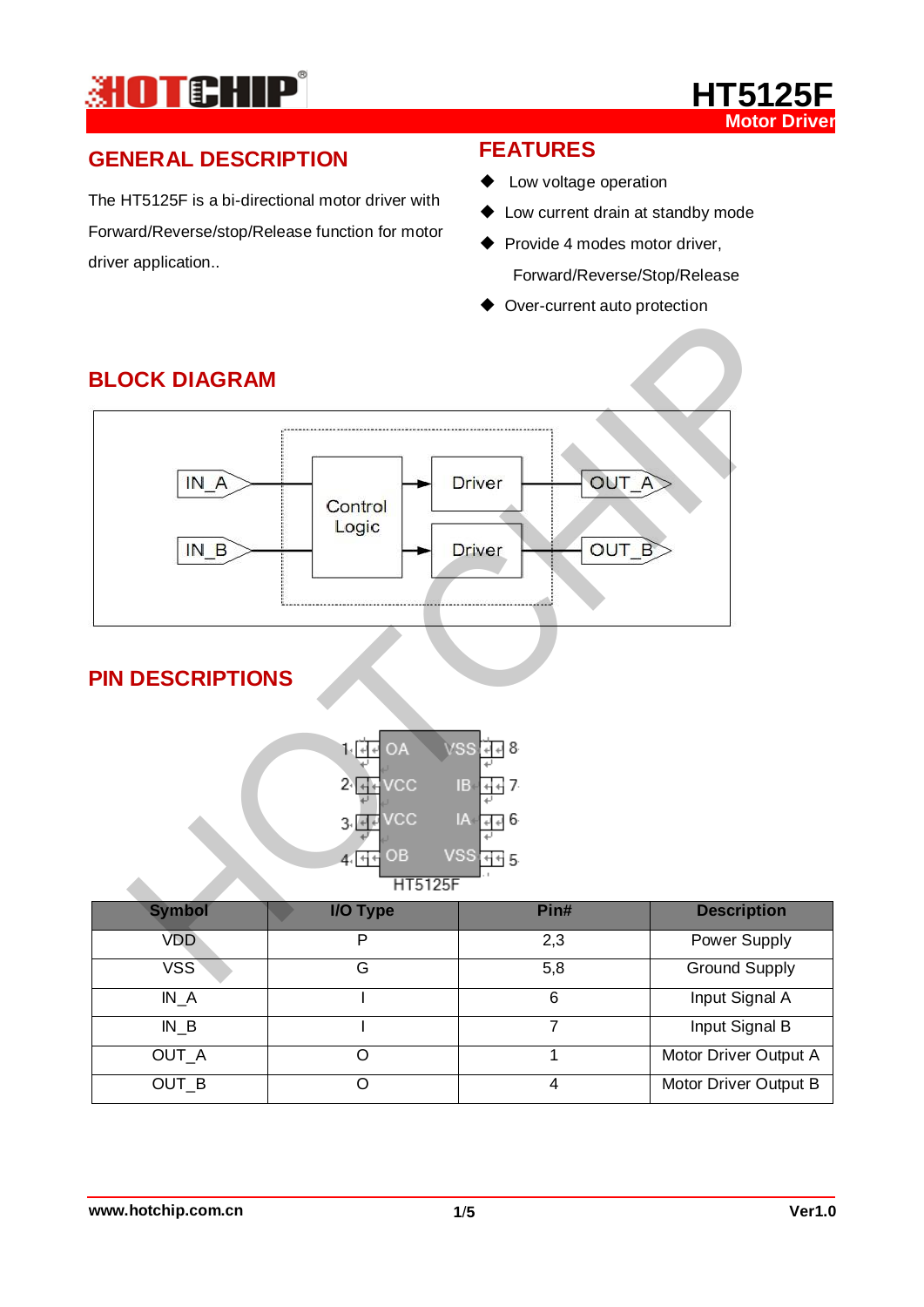

### **FUNCTIONAL DESCRIPTIONS**

| $IN_A$ | <b>NB</b> | OUT_A | OUT_B | <b>MODE</b>  |
|--------|-----------|-------|-------|--------------|
|        |           |       |       | Release      |
|        |           |       |       | Forward      |
|        |           |       |       | Reverse      |
|        |           |       |       | <b>Break</b> |

# **ELECTRICAL CHARACTERISTICS at 25℃**

| <b>Item</b>                        | <b>Symbol</b>           | Min.                     | Typ.           | Max.            |                | <b>Unit</b>       |            | <b>Condition</b>               |                                      |
|------------------------------------|-------------------------|--------------------------|----------------|-----------------|----------------|-------------------|------------|--------------------------------|--------------------------------------|
| <b>Operating Voitage</b>           | $V_{DD}$                | 1.6                      | 3.6            | 4.2             |                | V                 |            |                                |                                      |
| <b>Standby Current</b>             | <b>l</b> <sub>DDS</sub> | ä,                       | $\overline{2}$ | 5               |                | uA                |            |                                | $V_{DD} = 3V$ , $IN_A/IN_B = V_{SS}$ |
| <b>Operating Current</b>           | $I_{DDO}$               | $\overline{\phantom{0}}$ | 150            | 300             |                | uA                |            | V <sub>DD</sub> =3.6V, no load |                                      |
| Input High Voltage                 | V <sub>IH</sub>         | 1.2                      |                | V <sub>DD</sub> |                | $\overline{\vee}$ |            | $VDD=3V$                       |                                      |
| <b>Input Low Voltage</b>           | $V_{IL}$                | Vss                      |                | 0.8             |                | $\overline{\vee}$ |            | $VDD=3V$                       |                                      |
| Output RO_UP                       | RO_UP                   |                          | 0.23           |                 |                | $\Omega$          |            | $VDD=3.6V$                     |                                      |
| Output RO_DN                       | RO_DN                   |                          | 0.20           |                 |                | $\Omega$          | $VDD=3.6V$ |                                |                                      |
| OTP_R                              |                         |                          |                | 150             |                | °C                |            |                                |                                      |
| OTP F                              |                         |                          |                | 100             |                | $\mathrm{C}$      |            |                                |                                      |
| <b>ABSOLUTE MAXIMUM RATINGS</b>    |                         |                          |                |                 |                |                   |            |                                |                                      |
| <b>Parameter</b>                   |                         | <b>Symbol</b>            | Min.           |                 | Typ.           | Max.              |            | Unit                           | <b>Condition</b>                     |
| <b>Supply Voltage</b>              |                         | <b>V<sub>DD</sub></b>    | $-0.3$         |                 |                | 4.8               |            | V                              |                                      |
| <b>Output Current</b>              |                         | Lout                     | $\blacksquare$ |                 | 2.0            | $\blacksquare$    |            | A                              |                                      |
| Logic Input Voltage Range          |                         | $V_{IN}$                 | $-0.3$         |                 |                | $VDD+0.3$         |            | $\overline{\vee}$              |                                      |
| <b>Junction Temperature</b>        |                         | $T_I$                    | $\blacksquare$ |                 |                | 125               |            | $^{0}C$                        | $\blacksquare$                       |
| <b>Storage Temperature Range</b>   |                         | $T_{STG}$                | $-40$          |                 | $\blacksquare$ | 150               |            | $^{0}C$                        |                                      |
| <b>Operating Temperature Range</b> |                         | $T_A$                    | $\mathbf 0$    |                 | $\blacksquare$ | 85                |            | $^{0}C$                        | $\overline{\phantom{a}}$             |

### **ABSOLUTE MAXIMUM RATINGS**

| <b>Parameter</b>                   | <b>Symbol</b>         | Min.   | Typ. | Max.          | <b>Unit</b> | <b>Condition</b> |
|------------------------------------|-----------------------|--------|------|---------------|-------------|------------------|
| <b>Supply Voltage</b>              | <b>V<sub>DD</sub></b> | $-0.3$ |      | 4.8           |             |                  |
| Output Current                     | LOUT                  |        | 2.0  |               | Α           |                  |
| Logic Input Voltage Range          | $V_{\mathsf{IN}}$     | $-0.3$ |      | $V_{DD}$ +0.3 |             |                  |
| <b>Junction Temperature</b>        |                       |        |      | 125           | $^{0}C$     |                  |
| <b>Storage Temperature Range</b>   | Tstrg                 | $-40$  |      | 150           | $^{0}C$     |                  |
| <b>Operating Temperature Range</b> | $T_A$                 |        |      | 85            | $^{0}C$     |                  |

**Note: Output current rating may be limited by ambient temperature,heat sink and air flow etc.Do not exceed the junction temperature of 150℃** under any set of conditions.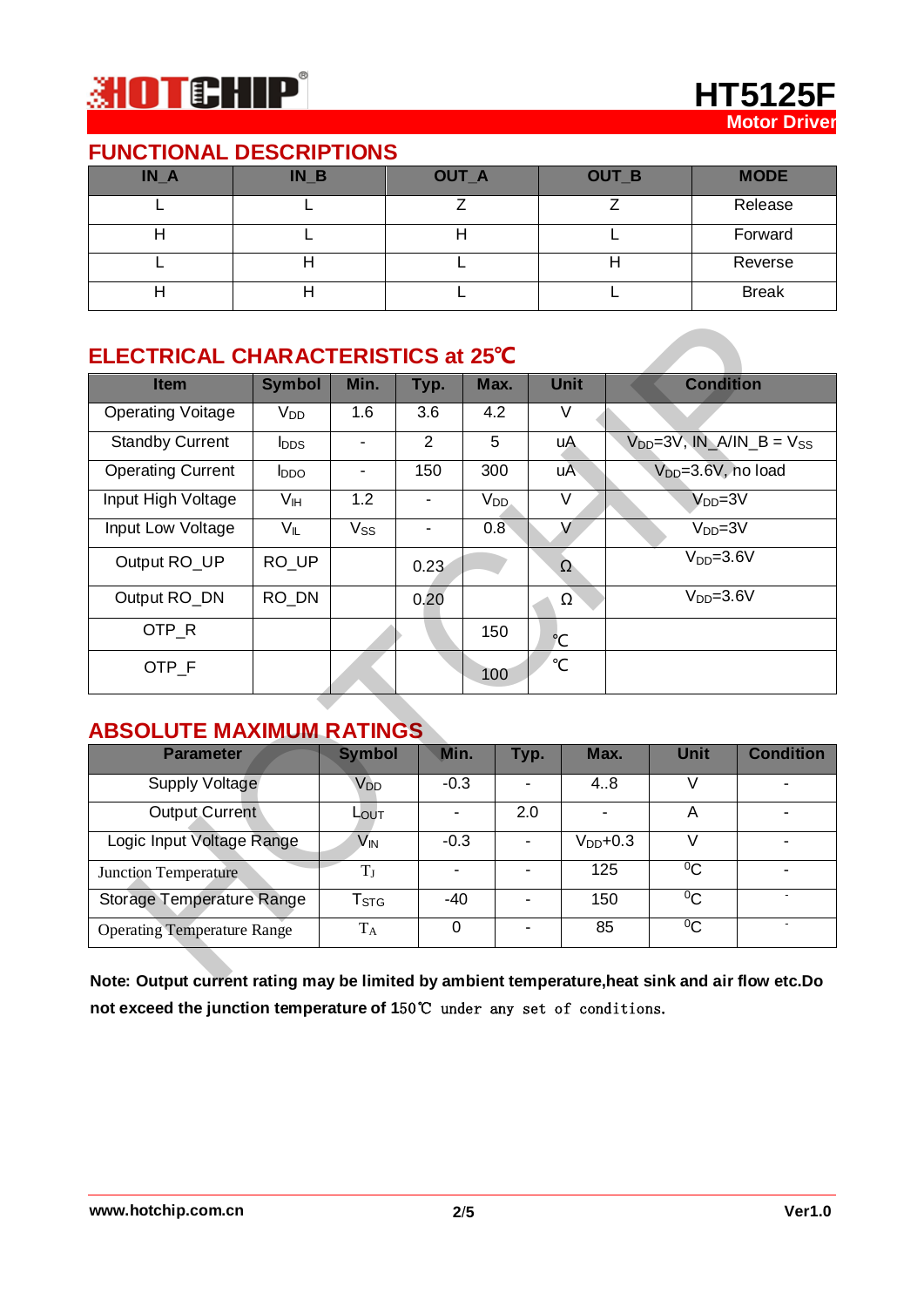



## **BLOCK DIAGRAM**



### **Package Information**

### ESOP8 PACKAGE OUTLINE DIMENSIONS









DETAIL "A"

NOTE:

1) CONTROL DIMENSION IS IN INCHES. DIMENSION IN<br>BRACKET IS IN MILLIMETERS.

**BRACKET IS IN MILLIMETERS.**<br>2) PACKAGE LENGTH DOES NOT INCLUDE MOLD FLASH,<br>PROTRUSIONS OR GATE BURRS.<br>3) PACKAGE WIDTH DOES NOT INCLUDE INTERLEAD FLASH<br>OR PROTRUSIONS.<br>4) LEAD COPLANARITY (BOTTOM OF LEADS AFTER FORMING)<br>5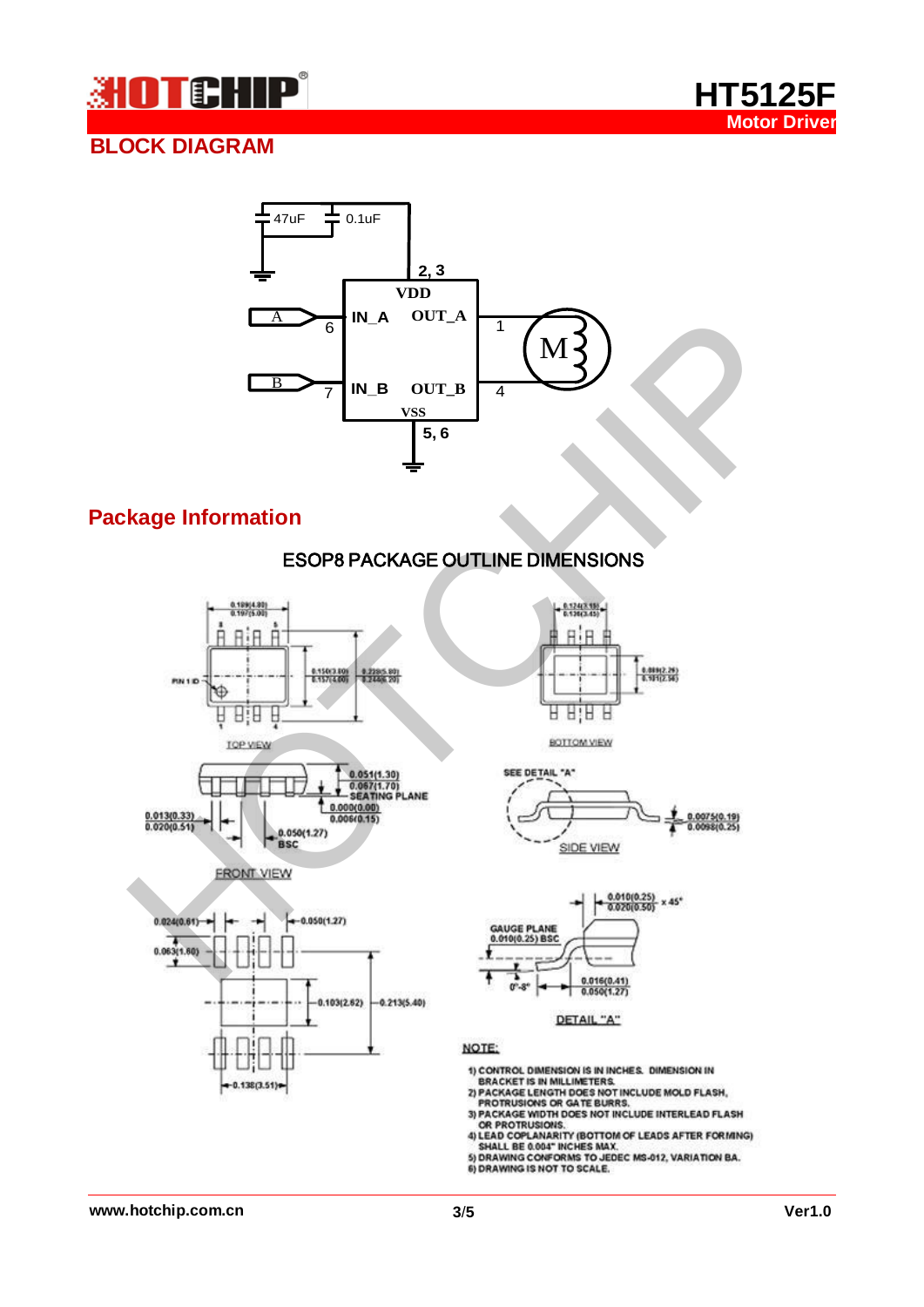

**HT5125F Motor Driver**

### SOP8 PACKAGE OUTLINE DIMENSIONS

٦